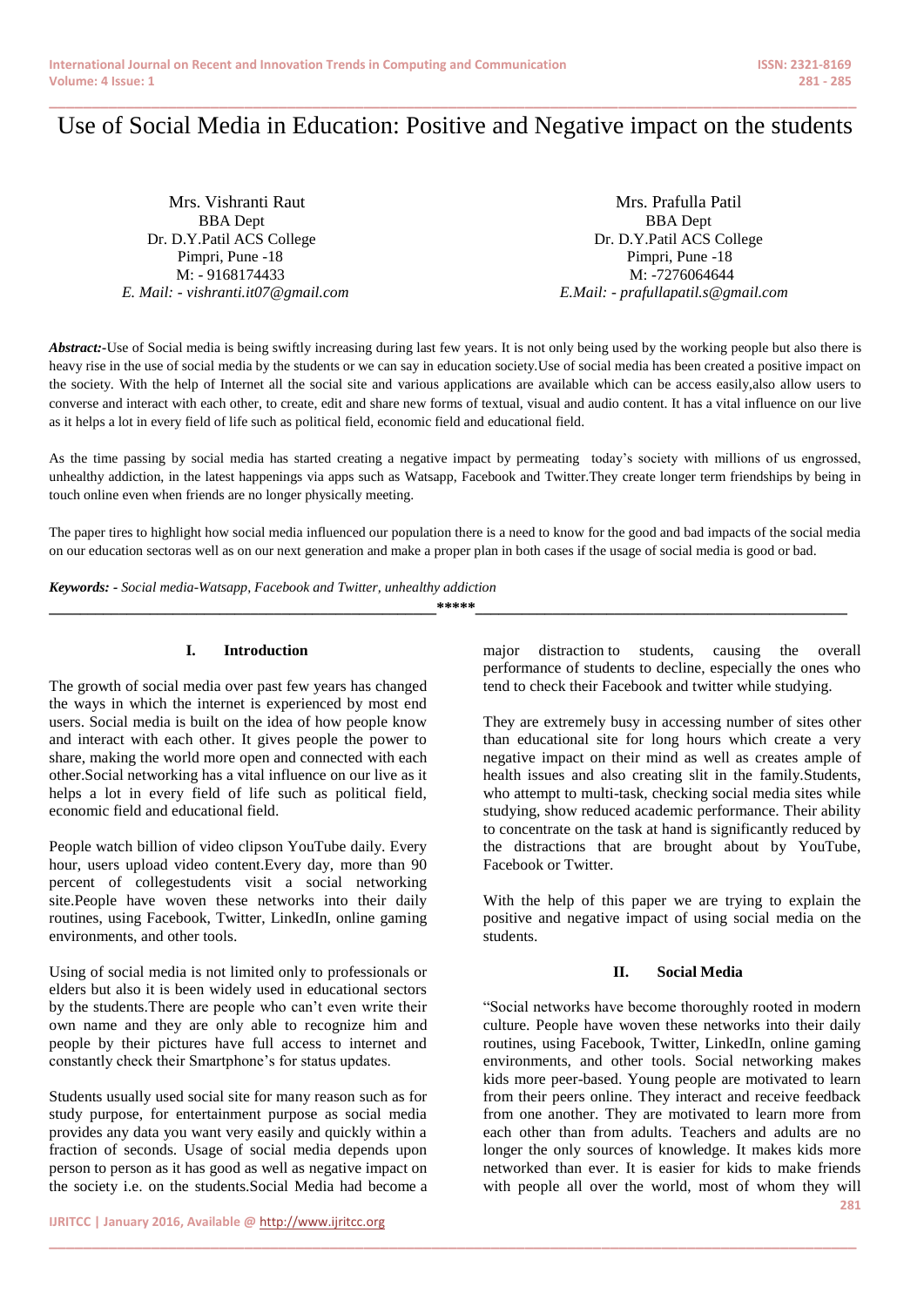

**\_\_\_\_\_\_\_\_\_\_\_\_\_\_\_\_\_\_\_\_\_\_\_\_\_\_\_\_\_\_\_\_\_\_\_\_\_\_\_\_\_\_\_\_\_\_\_\_\_\_\_\_\_\_\_\_\_\_\_\_\_\_\_\_\_\_\_\_\_\_\_\_\_\_\_\_\_\_\_\_\_\_\_\_\_\_\_\_\_\_\_\_\_\_\_**

Social media applications therefore allow users to converse and interact with each other; to create, edit and share new forms of textual, visual and audio content. Social media applications are seen to be open rather than closed, bottomup rather than top-down.

#### **III. Learning with Social Media**

It's no secret that most students and teachers have smartphones and have used social media in education. In fact, there are apps and web tools that offer social media in an educational context.

With faculty using a variety of software tools and free web applications to enhance learning, communication, and engagement, the use of social media is on the rise in higher education classrooms. Compared to traditional learning methodthat provide few opportunities for learners to develop and maintain their own learning activities, learning platforms based on social media place the control of learning into the hands of learners themselves.



A growing number of research efforts have been made to support teaching and learning using a variety of social media tools.Social networking site for college students are been developed aiming at enhancing both collaborative study and social interaction. The research tells that making social

media tools a part of traditional learning is attractive to students and can motivate their participation in the learning process.

E-Learning, the social network sites handled the big problem by providing information to the educators in the recent period. However, Social networks have helped to resolve some of these problems, by adding interactive side with a student, and make the participation of the students in the educational process which leads to an increase to attract them toward e-learning and to clarify the reason behind the attraction educated about social network sites.

#### **IV. How Social Media affects the Students**

Social media not only helps to acquire knowledge but also establishing enduring relationships with realpeople, connecting with fellow dorm residentsthrough Facebook, Twitter and various social sites can help a student overcomethe kind of isolation that otherwise might leadher to leave school. A Twitter account can providea shy student with information about events thatfacilitates face-to-face encounters with otherstudents. Such personal interactions are vital tocreating and sustaining a sense of belonging.

Using technology to accommodate students" different learning styles is not novel. The strength of social media applications is that they offer an assortment of tools that learners can mix and match to best suit their individual learning styles and increase their academic success.

The social networking sites focus heavily on building online communities with common interests or activities. Social networking sites also can help students develop leadership skills, from low-level planning and organizing to activities that promote social change and democratic engagement.

Social media tools and networking sites encourage students to engage with each other and to express and share their creativity. Such personal interactions are vital to creating and sustaining a sense of belonging. As there are positive effects of social media there are some negative effects also.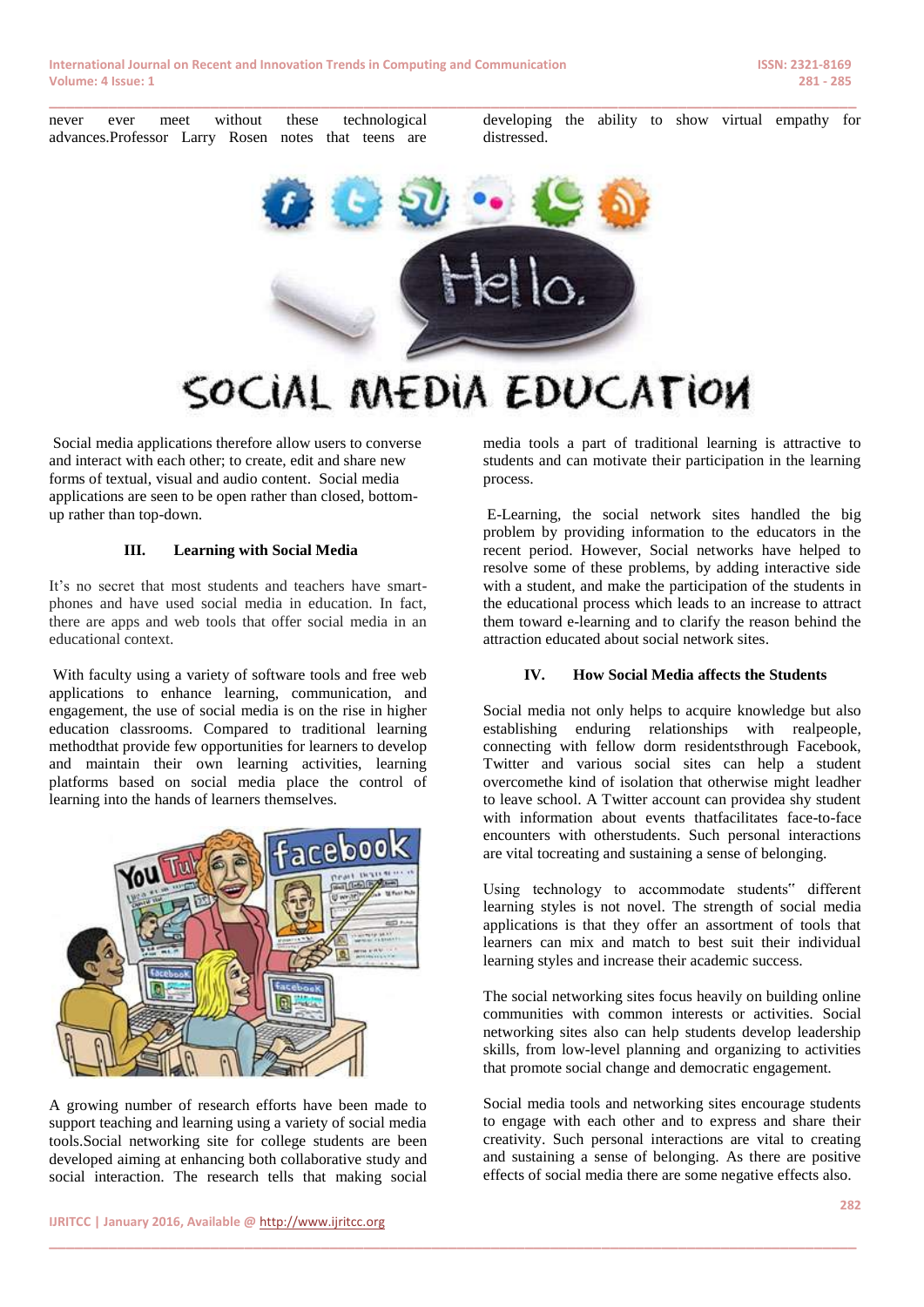

it's not all evil. really.

The experts have already made it cleared that social media negatively impact learning. Studies found that middle school, high school and college students who check social media networks at least once during a 15-minute study period achieved lower grades. There are even some teens that are addicted to maintain more than one account on social media networks in some cases when boys sent requests to girls and they do not accept their requests they try to make fake accounts using feminine names and display pictures and try to add others.

### **V. Challenges faced by the use of Social media**

There are many Challenges which are being faced by the use of social networking site they are as follows: -

- $\checkmark$  Privacy
- $\checkmark$  Health Issues
- $\checkmark$  Real Friendship
- Other Challenges

# **Privacy: -**

Many of the students are engross with social networking sites like Facebook, Twitter and many more, with help of which they come in contact with many other people whom they never had met before, seen before or even had talked before. They share their very personal and private information which many times may be used for wrong deeds also. Althougha lot of the information individuals' supply on social-networking sites is elective, users are progressively more comfortable with displaying a great deal of personal information online.

Students and many others start believingvery easily on strangers and share their private talks which may be misused. This is very challenging task which is being faced by Social Media.

So, the privacy is one of the obstacles that have faced the use of social networking in education.

# **VI. Health Issues**

Due to the use of social networking sites for long hours create multiple of health issues. Because of continuous accessing of networking site may create an eyesight problem, back pain because of sitting in same position for long hours and many more.

## **VII. Real Friendship**

Through social networking, person has a lot of friend but the quality and integrity of these friendships is not always true. On the other hand, data on these social-networking sites for a person is not always true and reliable, and they do not verify personal details (age, location, etc.) of their members. While sites provide an opportunity for individuals to present a positive and accurate self-image. So, having many friends through social networking sites is likely to be more harmful than good. This will affect the use of social networking in education

# **VIII. Other Challenges**



Some of our teens join social media not to post their pictures but to find friends with whom they can share their thoughts, and sometimes it goes wrong and they interact bad people and such relation could lead to kidnapping. The Facebookrelated abductions are increasing and we can find too many of such examples where facebook has helped the kidnappers eg. A man in Indonesia who posed as a photographer on Facebook was arrested and accused of kidnapping and raping three teenage girls. Authorities said he lured them into meeting him with him by promising to make them models, and then locked them in a house. Police found dozens of photos of naked girls on his camera and laptop.

### **IX. Positive and Negative Impact of Social Media in Education**

#### **Positive Impact**

**\_\_\_\_\_\_\_\_\_\_\_\_\_\_\_\_\_\_\_\_\_\_\_\_\_\_\_\_\_\_\_\_\_\_\_\_\_\_\_\_\_\_\_\_\_\_\_\_\_\_\_\_\_\_\_\_\_\_\_\_\_\_\_\_\_\_\_\_\_\_\_\_\_\_\_\_\_\_\_\_\_\_\_\_\_\_\_\_\_\_\_\_\_\_\_**

Social media did make the world a smaller place, now we have more information, more knowledge, and have better opportunities to use it. Social media improved our ability to absorb information, what would have seemed to be over whelming to someone 20 years ago is normal to us, we have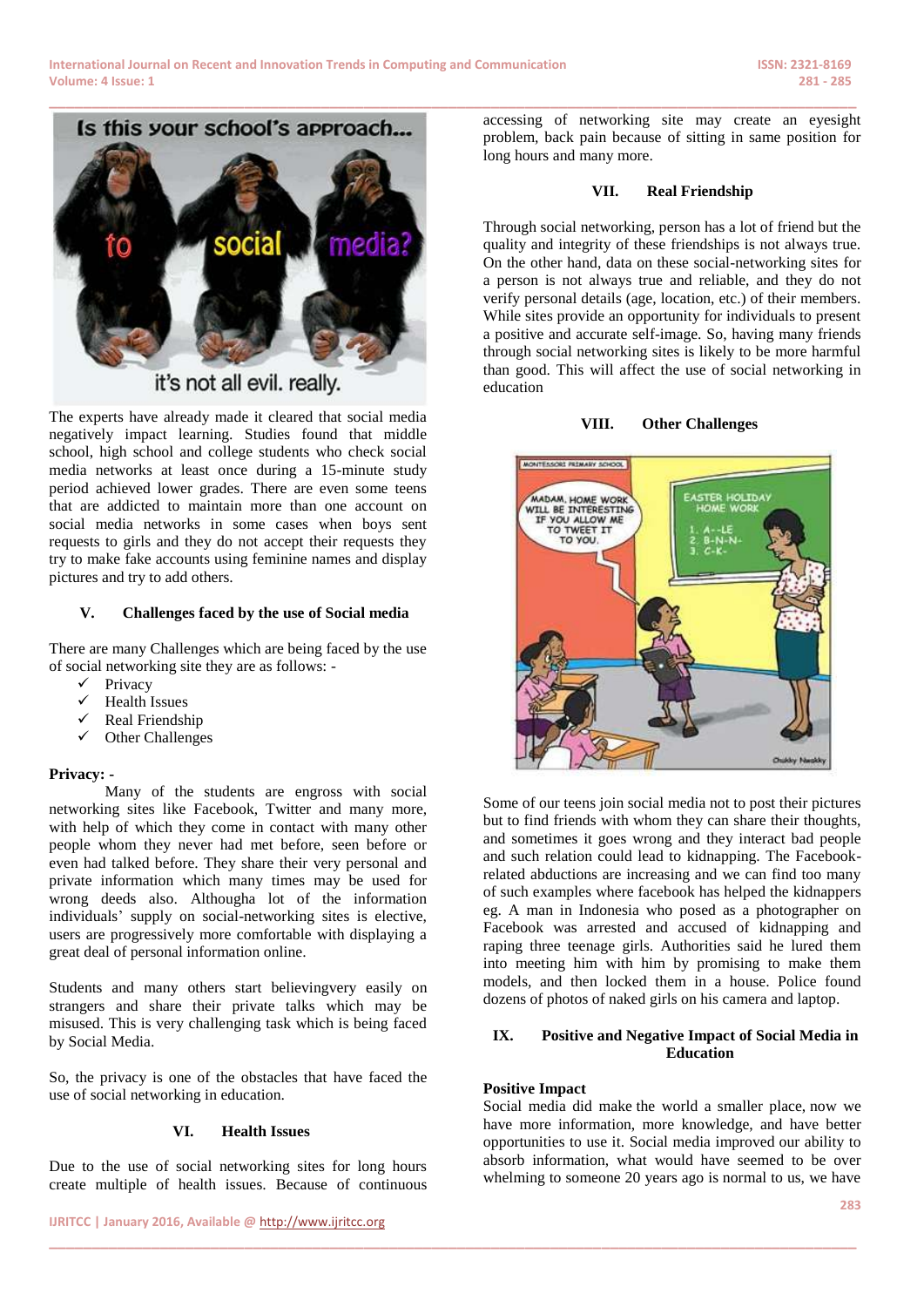**\_\_\_\_\_\_\_\_\_\_\_\_\_\_\_\_\_\_\_\_\_\_\_\_\_\_\_\_\_\_\_\_\_\_\_\_\_\_\_\_\_\_\_\_\_\_\_\_\_\_\_\_\_\_\_\_\_\_\_\_\_\_\_\_\_\_\_\_\_\_\_\_\_\_\_\_\_\_\_\_\_\_\_\_\_\_\_\_\_\_\_\_\_\_\_**

an extreme ease in processing and we are evolving quickly. Following are the Positive Impact of Social Media on Education: -

- 1. Google and education, Google has helped over 20 million student in their education using their tools.
- 2. By spending so much time working with new technologies, students develop more familiarity with computers and other electronic devices.
- 3. With the increased focus on technology in education and business, this will help students build skills that will aid them throughout their lives.
- 4. Talents got discovered faster, students who were good at programming got their name out their easily, student who were good in music, got their videos out and shared leading them to their dreams.
- 5. A lot of the students were able to inform public about their issues – using social media whichbrought awareness and helped solve a lot of problems.
- 6. The ease with which a student can customize their profile makes them more aware of basic aspects of design and layout that are not often taught in schools.
- 7. The ease and speed with which users can upload pictures, videos or stories has resulted in a greater amount of sharing of creative works. Being able to get instant feedback from friends and family on their creative outlets helps students refine and develop their artistic abilities and can provide much needed confidence or help them decide what career path they may want to pursue.

# **X. Negative Impact**

The prime bad effect of social media is addiction. Constantly checking Facebook, Twitter, LinkedIn other social media updates. This addiction could negatively affect other valued activities like concentrating on studies, taking active part in sports, real life communication and ignoring ground realities.

There are hundreds of thousands of fake accounts on social networks who are boys pretending to be girls to be friends with girls and in most cases this leads to embarrassments and disappointments which finally result in depression.

If there is awareness about the risk of social media in our community it will not lead to anything bad but there is always lack of public awareness and as mentioned above that the graph of internet users is getting higher and higher while we are still far behind in the field of education thus public awareness is very difficult in societies with lack of education.

Following are the Negative impact of Social Media on Education: -

1. The popularity of social media, and the speed at which information is published, has created a lax attitude

**\_\_\_\_\_\_\_\_\_\_\_\_\_\_\_\_\_\_\_\_\_\_\_\_\_\_\_\_\_\_\_\_\_\_\_\_\_\_\_\_\_\_\_\_\_\_\_\_\_\_\_\_\_\_\_\_\_\_\_\_\_\_\_\_\_\_\_\_\_\_\_\_\_\_\_\_\_\_\_\_\_\_\_\_\_\_\_\_\_\_\_\_\_\_\_**

towards proper spelling and grammar. The reduces a student's ability to effectively write without relying on a computer's spell check feature.

- 2. Many students rely on the accessibility of information on social media and the web to provide answers. That means a reduced focus on learning and retaining information.
- 3. Our ability to retain information has decreased, and the willingness to spend more time researching and looking up good information has reduced, due the fact that we got used to the ease of accessibility to information on social media.
- 4. Students, who attempt to multi-task, checking social media sites while studying, show reduced academic performance. Their ability to concentrate on the task at hand is significantly reduced by the distractions that are brought about by YouTube, Facebook or Twitter.
- 5. The more time students spend on social sites, the less time they spend socializing in person. Because of the lack of body signals and other nonverbal cues, like tone and inflection, social networking sites are not an adequate replacement for face-to-face communication. Students who spend a great deal of time on social networking are less able to effectively communicate in person.
- 6. The degree to which private information is available online and the anonymity the internet seems to provide has made students forget the need to filter the information they post. Many colleges and potential employers investigate an applicant's social networking profiles before granting acceptance or interviews. Most students don't constantly evaluate the content they're publishing online, which can bring about negative consequences months or years down the road.
- 7. Students are having a harder time getting to communicate face to face with people, and are losing their people skills, due to that they are spending more and more time talking from behind a screen.

# **XI. Conclusion**

According to the above study we came to know the various positive and negative impacts of social media on education or students. It is very important to overcome this problem. How can parents alleviate the negative aspects of social media while improving upon the positive results? Moderating their access to social media is one excellent method. Most of the negative aspects can be overcome by reducing the amount of time spent on social network sites. Paying attention to their academic progress and addressing any issues will go a long way towards keeping the negative aspects of social media from influencing their studies. Provide ample time for face-to-face social interaction, like having some [family leisure](http://www.familyleisure.com/) time in which you discuss their studies in a relaxed atmosphere or inviting friends and family over for get-together, providing fun, face-to-face social interaction with loved ones. All this we help us to reduce the Negative impact of social media on the students which will in turn benefit our young generation.